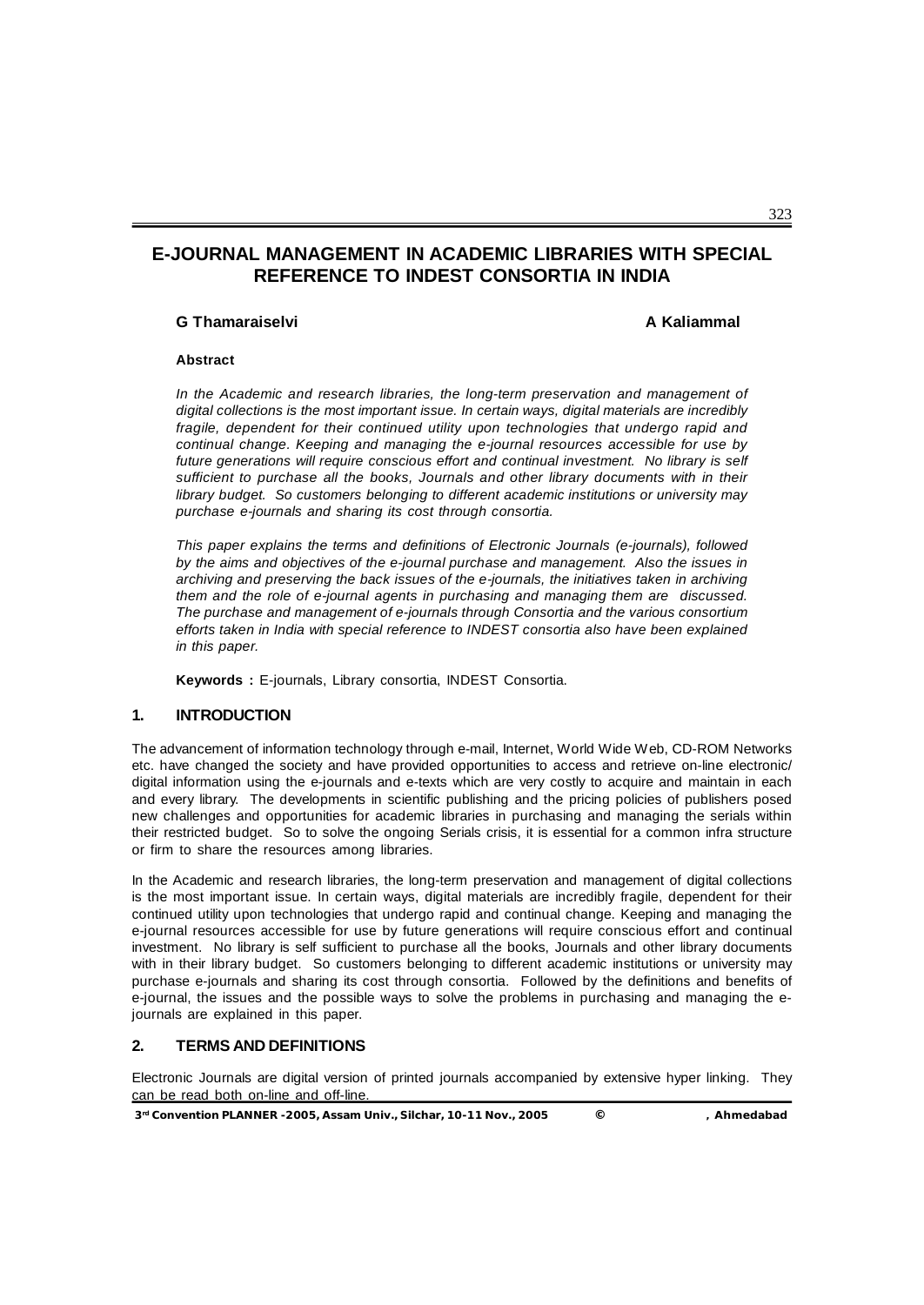"Electronic journals" are self-defined ("e-journals" in short); those who produce such journals name them in that way. These journals are generally accessed electronically through communication devices or telephone lines. Some of these electronic serials are traditional paper journals simply made available electronically; others are sample selections, or just the table of contents of the paper journal.

## **3. AIMS AND OBJECTIVES OF E-JOURNAL MANAGEMENT**

The main aim of the e-journal management is to explore the challenges and issues arising in purchasing and managing the e-journals in the academic libraries and the possible ways and means to purchase and maintaining them in such a way that the e-journal resources should be accessible for use by future generations with in the budget of the academic libraries.

Following are some of the objectives of consortia based purchase of e-journals and its management in academic libraries:

- Libraries can solve the ongoing Serials crisis and to share the resources among libraries.
- The main objective is to make awareness among the academicians about the on-line availability of e-journals through intra-net, internet and www.
- Libraries can provide better information service regarding the various e-journal retrieval facilities available in India through consortium.
- The collection of digital documents can be maintained in academic libraries.
- Consortia purchasing offers for the single library the opportunity to get access to more journals than they currently have subscriptions to, thus eliminating the continuous cancellation operations.
- For the consortia members -the specific group of libraries- it offers reduced costs in the interinstitutional document delivery processes for specific journals.

### **4. E-JOURNAL ARCHIVING**

In the past two or three years, e-journals have become the largest and fastest growing segment of the digital collections for most libraries. Collections that a few years ago numbered in the few hundreds of titles now number in the thousands, and the rate of growth continues to increase. In many ways, archiving and preserving e-journals will be dramatically different from what has been done for paperbased journals. In the paper era, there was large-scale redundancy in the storage of journals. Many different institutions collected the same titles. The copies of journals being saved for future generations were the same copies being read by the current generation of users. The common service model for ejournals is quite different than that for paper journals. Most e-journal access is through a single delivery system maintained either by the publisher or its agent. There is little replication, and only a few institutions actually hold copies of journals locally. Libraries can fulfill their current service requirements without facing the issues involved in the preservation of the resources. Further, in the digital realm the issues involved in day-to-day service are quite different from those involved in long-term preservation(1)

### **5. ISSUES IN ARCHIVING THE E-JOURNALS**

 The issue of long-term archiving and preservation of e-journal content has become one of increasing importance. Specifically because of archiving concerns, many research libraries continue to collect paper copies at the same time they pay for access to the electronic versions. This dual expense is not likely to be sustainable over time.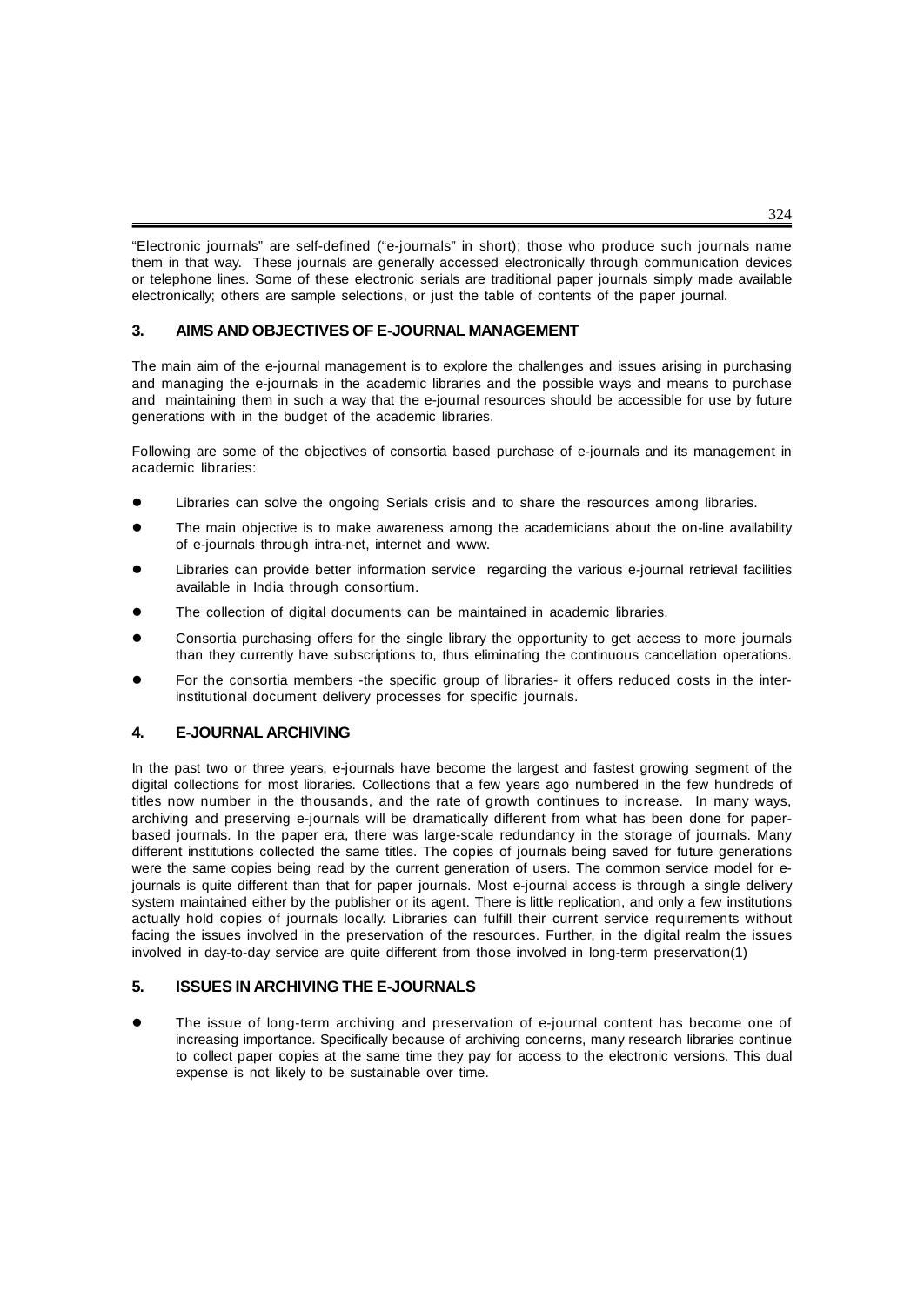- Publishers are finding that authors, editors, scholarly societies, and libraries frequently resist moving to electronic-only publication because of concern that long-term preservation and access to the electronic version is uncertain.
- While libraries continue to rely on the paper copy as the archival version, from the viewpoint of publishers it is increasingly the electronic versions of titles that are the version of record, containing content not available in the print version.

### **6. INITIATIVES TAKEN IN ARCHIVING THE E-JOURNALS:**

The problems and issues in archiving and managing the e-journals led to a series of meetings over the past few years among publishers, librarians, and technologists sponsored by a variety of organizations, including the Society of Scholarly Publishers, the National Science Foundation, the Council on Library and Information Resources, and the Coalition for Networked Information. While these meetings helped to identify many of the issues, they did not result in any specific follow-up action. Finally, in the summer of 2000, the Andrew W. Mellon Foundation, working with the Council on Library and Information Resources (CLIR), took the initiative to move beyond exchanges of viewpoint to experimentation and implementation.

#### **Mellon/CLIR initiative :**

 In a series of meetings with libraries and publishers, CLIR defined a framework for e-journal archiving [1]. Based on this framework, the Mellon Foundation then invited a number of research libraries to apply for one-year planning grants to develop projects to create and operate experimental e-journal archives. In December 2000, six planning grants were awarded, and a seventh grant was given for a related technical development.

A seventh grant was made to Stanford University to fund the further development and beta testing of the LOCKSS system, which is intended to automatically, and with little cost or overhead, support the large-scale replication of e-journal content [2].

The planning projects generally shared a number of key assumptions:

- Archives should be independent of publishers, and that archiving needs to be the responsibility of institutions for whom it is a core mission;
- Archiving should be based on active partnership with publishers, and that it will require a different kind of license agreement than the normal content usage license;
- Archives should address preservation over very long timeframes (100 years or more); long timeframes are likely to raise issues very different from those encountered in daily service provision;
- Archives will need to conform to standards and best practice guidelines as they evolve in the digital world and should be subject to auditing and certification;
- Archives should be based on the Open Archival Information System reference model, currently being vetted by the International Organization for Standardization (ISO).

## **7. E-JOURNAL PACKAGES**

E-Journal Package refers to the practice of aggregating all titles produced by a publisher into a single product, or subject-based subsections. This comprehensive product is then marketed and sold as an all-or-nothing deal: a library can purchase access only to all of the titles within the package, or to none at all. Within the last five years, these packages have become the favored subscription model for the dominant commercial publishers of Science, Technology, and Medical (STM) electronic journals.(3)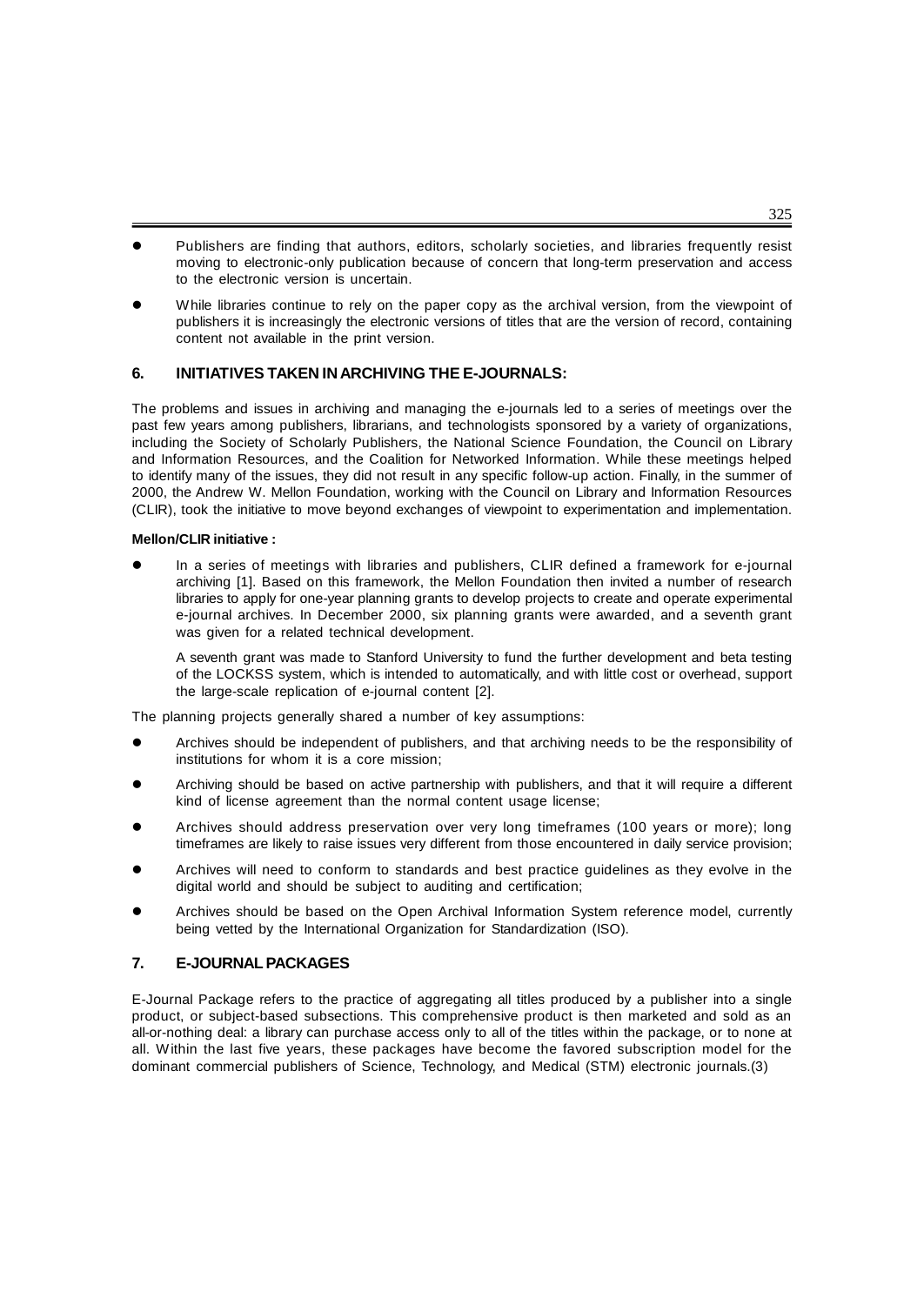The e-journal packages offer the opportunity of providing access to a broader and deeper range of titles than most libraries currently can provide their user communities. This is particularly true concerning consortium-purchased packages, when all institutions gain electronic access not only to the titles in their subscriptions, but to the titles of any and all of their consortia partners.

## **8. CHALLENGES IN E-JOURNAL PURCHASE AND MANAGEMENT**

At present, e-journals management remains considerably less efficient than the administration of print subscriptions. The full impact of electronic journals on subscription administration processes and delivery requirements is only now becoming fully clear. Although agents and publishers have been actively experimenting, both parties have yet to provide a comprehensive service portfolio that properly addresses libraries' full e-journal management needs. Some libraries have resorted to doing it themselves and in most cases, libraries are moving more of their print holdings to electronic versions without any increase in their internal administration resources. The new complexities faced by librarians include:

- Knowing what e-content is available in the market;
- Tracking usage and negotiating complex licensing deals;
- Efficiently processing payments and maintaining payment records;
- Recording and complying with the unique terms and conditions of each e-journal licence;
- Keeping a comprehensive listing of electronic journals holdings;
- Communicating the full list of electronic journal holdings to users; and
- Connecting users to content.

Due to inefficiencies in the e-journals management chain, libraries are being forced to invest heavily in systems and tools, rather than committing their resources to acquiring content.

### **9. THE ROLE OF THE AGENT IN E-JOURNAL MANAGEMENT**

Once agents and publishers have increased their expertise in e-journal administration and management, libraries will once again be able to focus on their forté – purchasing relevant content and guiding users in their search for information. Swets – An e-journal agent, believes that the current market complexity of migration from print to electronic and new publishing models, including usage-based purchase and open access, creates a real need for intermediaries such as Swets to drive efficiency in traditional services such as ordering, paying, claiming and consolidating as well as access, search, rights, administration and other e-journal management issues.(4)

So far how the e-journals have been archived and what are e-journal packages, the challenges and management of e-journals and the role of e-journal agents are discussed. Since the main objective of the e-journal management in academic libraries depend upon the cost of the e-journals combined with the lack of funding for academic libraries, it is better to find a common infra structure or firm to purchase and maintain the e-journal collections in the Libraries. The technological developments in Internet, www etc. seem to include the opportunity to solve the crisis in the form of Library Consortium.

### **10. LIBRARY CONSORTIA : A COMMON INFRASTRUCTURE TO PURCHASE ABD MANAGE E-JOURNALS IN ACADEMIC LIBRARIES**

The way by which the Customers belong to different institutions or university, joined together and purchasing the costly electronic products and sharing its cost creating a common infrastructure is called "Consortia".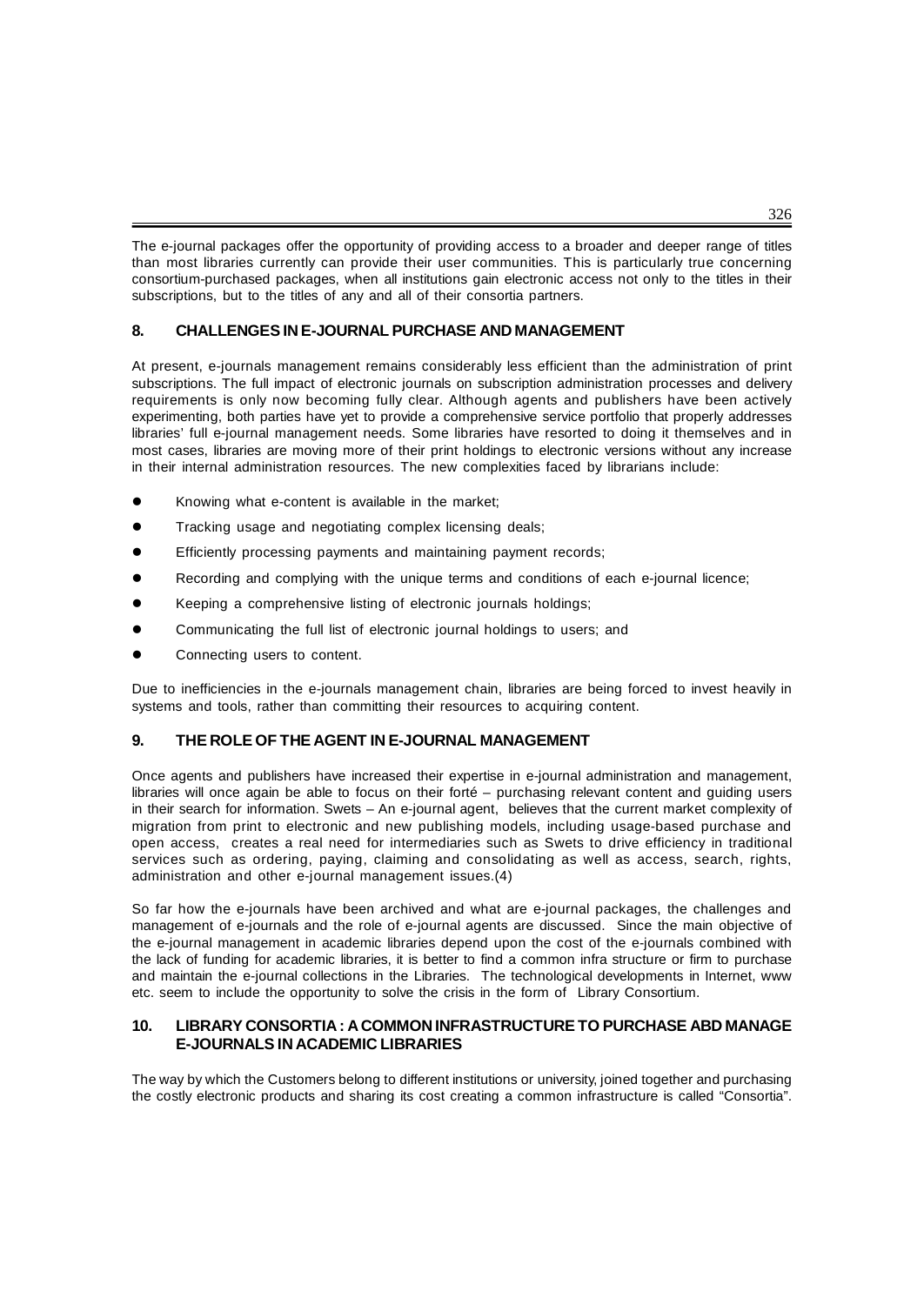That is, every member of the consortium will have electronic access not only to the journals currently subscribed to but all the journals. As we all know libraries currently subscribe only to those journals that they can afford on any specific time of date, and there will be a number of other journals of the specific publisher the library occasionally will have to interlend as well. Such a consortium agreement will give the library, and therefore also the user, extended access —that is better service— and reduce the costs —that is staff costs and document delivery costs— in inter-lending procedures.(5)

#### **10.1 Why Consortium needed for Libraries ?**

- The developments in scientific publishing and the pricing policies of publishers posed new challenges and opportunities for academic libraries in purchasing and managing the serials within their restricted budget. So to solve the ongoing Serials crisis, it is essential for a common infra structure or firm to share the resources among libraries.
- The continuous price increase for scientific information combined with the lack of funding for academic libraries has led to massive yearly cancellations of scientific journals. The exponential growth in the production of knowledge has made it more and more impossible for the individual library to purchase all the relevant information.
- The rapid technological developments have resulted in a constant pressure for new hardware, software and education and training of library staff.
- And finally, the overwhelming application of new technologies —especially the World Wide Web and Internet — in all media has contributed to rapid escalating user expectations in the sense that the users expect library information to be delivered just as fast as any other information they need in their daily lives.
- However, precisely the same technological developments seem to include the opportunity to solve the crisis in the form of Library Consortium.

## **11. CONSORTIUM INITIATIVES IN INDIA**

**1. FORSA Consortium :** The Indian Astrophysics Consortium called Forum for Resource Sharing in Astronomy (FORSA) is a typical example of homogeneous group of members wherein the libraries have common area of interest and establishing the consortium is slightly easier than in heterogeneous type of members. The FORSA consortium consists of five members who joined the consortium for negotiating licensing for astronomy journals and identified a subscription agent as a supplier of journals. Subscriptions for both print and electronic format are paid through their supplier. The agreement made meant for only astronomy journals published by a particular publisher. Under the consortium Nature journal was also subscribed by six libraries those committed to share the license fee to access the Nature electronically.(6)

**2. CSIR – Consortium :** The Council of Scientific and Industrial Research (CSIR) in India has 40 scientific Laboratories involved in basic and applied research in various disciplines. Many of the laboratories have well equipped libraries, and some of them act as the main information centres in different subjects functioning as consultant libraries at the national level. Access to electronic journals through the use of state-of-the art technology is possible in many of the libraries belonging to these laboratories. Each of the laboratories have a well established library or documentation centre that is also backed up with strategic information support from the National Institute of Science Communication and Information Resource (NISCAIR), a constituent establishment of CSIR formed with the merger of INSDOC and (NISCOM).(6)

As a first step, in recent past INSCAIR on behalf of CSIR has entered into an agreement with M/s. Elsevier Science to access its odd 1,500 e-journals and further intends to strengthen its information resource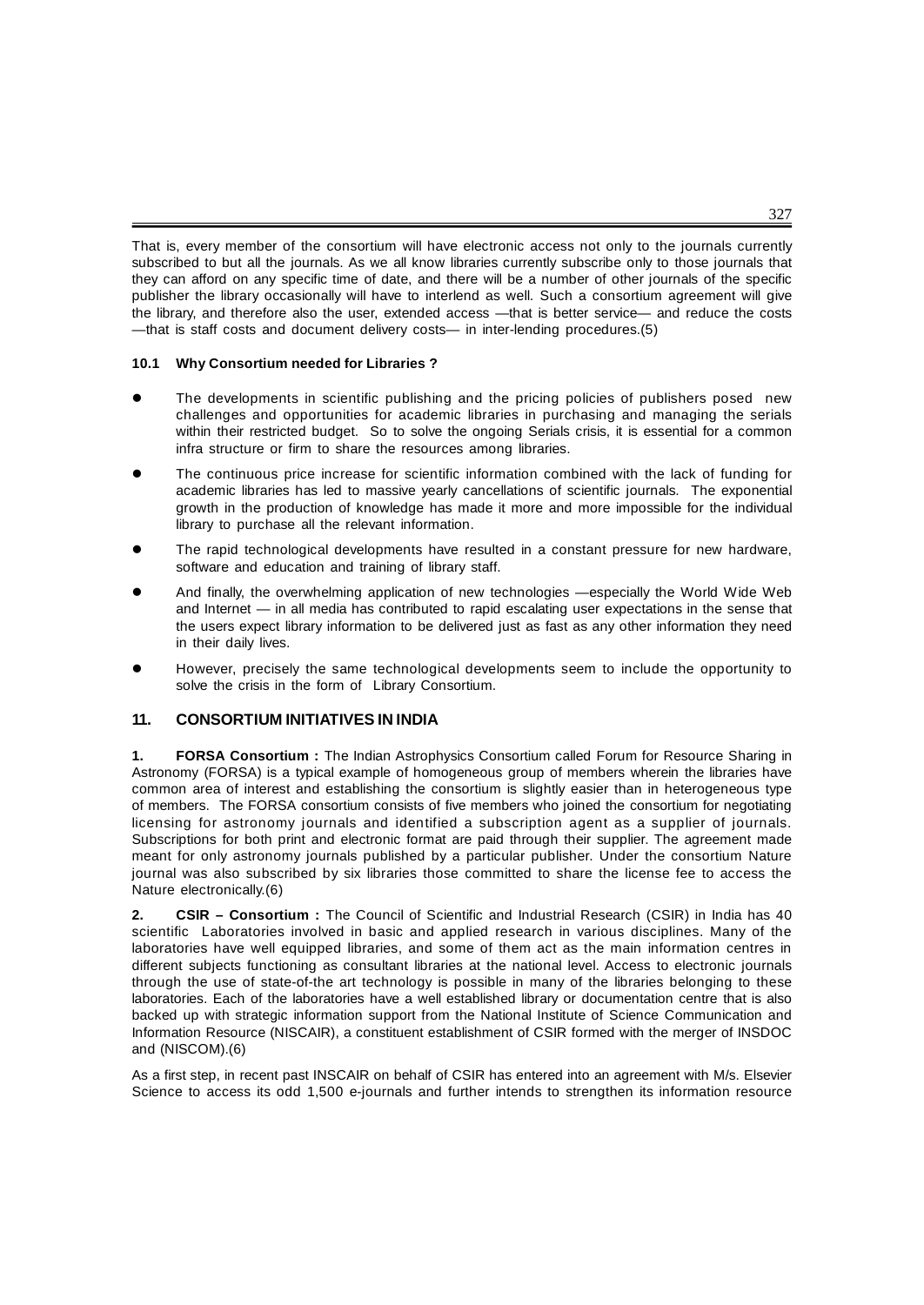base by subscribing e-access of more and more journals published globally. CSIR consortium extended its access by creating appropriate agreements on consortium basis with the other providers of E-journals.

**3. UGC- Infonet Consortium :** The e-subscription initiative under UGC-Infonet is expected to trigger remarkable increase in sharing of both print and electronic resources amongst university libraries through one of the gateway portal being identified. The gateway portals provide customized solution not only to access the resource online but also access resources of other libraries participating in the consortium. The consortium headquarter (INFLIBNET) is assigned to function as a resource center with an aim to cater to the needs of its members for resources not accessible to them in electronic media or are available in print media. With subscribed resources accessible online in electronic format, the member libraries would have less pressure on space requirement for storing and managing print-based library resources. Moreover, all problems associated with print media such as their wear and tear, location, shelving, binding, organizing, etc. would not be an issue for electronic resources.

The objective of e-subscription is to provide the University community E-access to research journals, and abstracting and review publications and databases. INFLIBNET Centre will Administer, monitor and fund the E-access-only scheme through a single nodal agency. It Cover all areas of learning: science and technology, social sciences and humanities. The gateway portals play a very important role for providing access full text of the journals. This can be done by subscribing to one of the gateway portals and provide access the articles up to abstract level. One can get full text access to subscribed titles through these gateway portals avoiding duplication of searching all the publishers separately. There are quite good number of gateway portals providing variety of services, however looking at the comprehensive collections, two major gateway portals identified and needs evaluation. These gateway portals will provide access to more than 10,000 electronic journals and also facilitates the customization by linking the sources of individual universities. Work relating to evaluation of the gateway portals is being done by several university librarians and faculty members from universities across the country. Based on the recommendations and usefulness of the portal, the committee will be taking decision on the gateway portal access to universities.

### **12. INDEST CONSORTIA : INDIAN NATIONAL DIGITAL LIBRARY IN SCIENCE AND TECHNOLOGY**

The Ministry of Human Resource Development (MHRD) has set-up a "Consortia-based Subscription to Electronic Resources for Technical Education System in India" on the recommendations made by the Expert Group appointed by the ministry. The consortium is named as the Indian National Digital Library in Science and Technology (INDEST) Consortium. The INDEST Consortium has commenced its operation since Dec., 2002 through its headquarters at the IIT Delhi. The Consortium subscribes to full-text electronic resources and bibliographic databases for 38 leading engineering and technological institutions in India including IITs (7), IISc (1), NITs / RECs (17), IIMs (6) and a few other institutions directly funded by the Ministry of Human Resource Development (MHRD). While the expenditure on electronic resources proposed for subscription under the consortium for these 38 institutions are being met from the funds made available by the MHRD, the consortium being an open-ended proposition, welcomes all other institutions to join it on their own for sharing benefits it offers in terms of highly discounted subscription rates and better terms of agreement with the publishers. Moreover, beneficiary institutions may also subscribe to additional electronic resources through the consortium that are not being funded by the MHRD. This article introduces the INDEST Consortium, its activities and services. (7)

The following electronic journals are provided on-line to the users under the INDEST CONSORTIA. These resources are being made available by INDEST to various institutions as per the recommendation of the expert group. All electronic resources are made available from the publisher's Web site.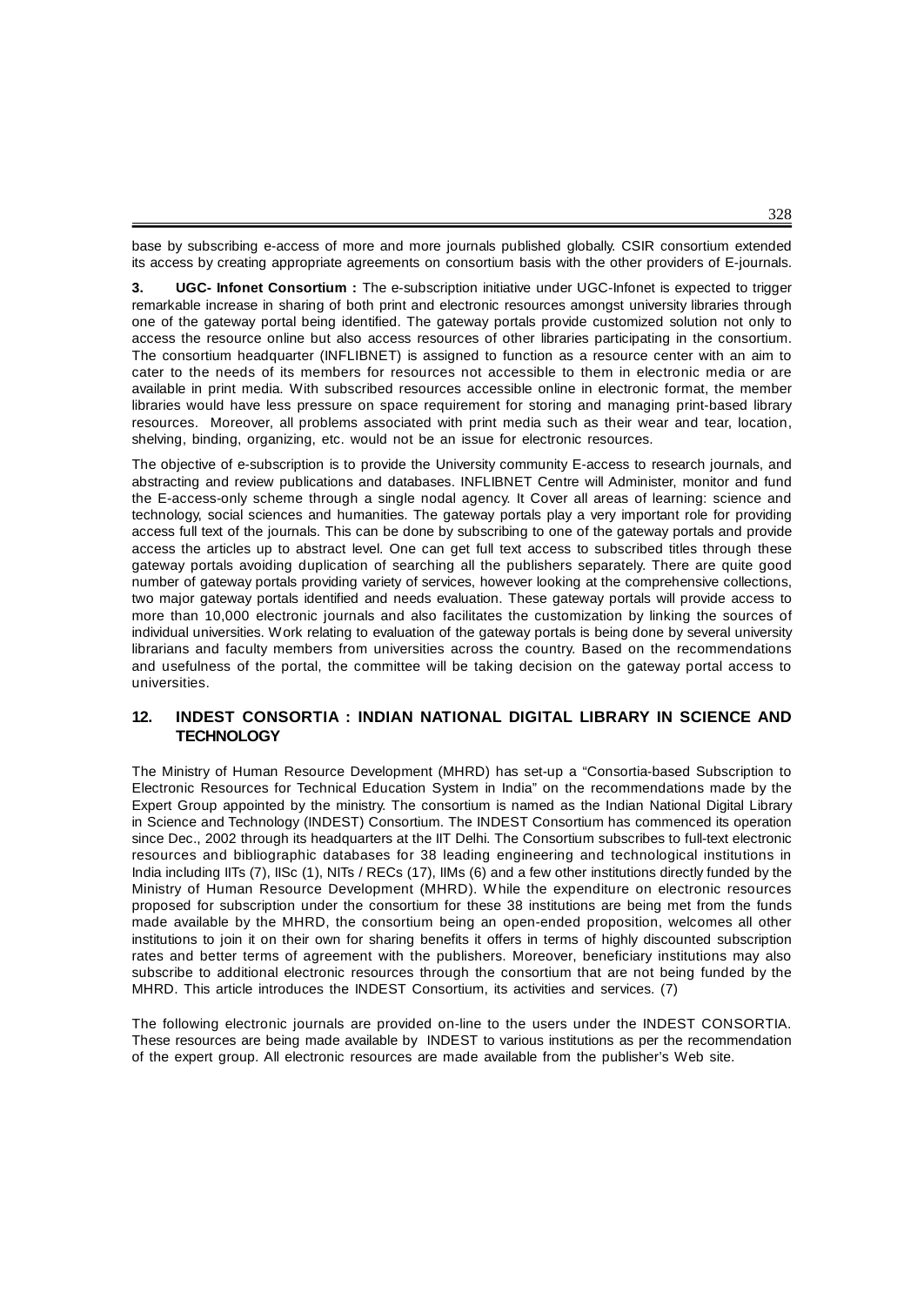#### **12.1 Full-text E-Resources**

**1. IEL Online URL: http://ieeexplore.ieee.org/ :** The IEEE/IEE Electronic Library (IEL) provides The IEEE/IEE Electronic Library (IEL) covers almost one third of the world's current electrical engineering and computer science literature, providing unparalleled access to publications from the Institute of Electrical and Electronics Engineers (IEEE) and the Institution of Electrical Engineers (IEE). The resource covers more than 780,000 documents from over 12,000 publications, including 120 journals, transactions, magazines, conference proceedings, IEEE Standards from 1988 onwards.

**2. Elsevier's Science Direct URL: http://www.sciencedirect.com/ :** Science Direct is the web-based interface to the full-text database of Elsevier Science journals and Academic Press (Ideal), one of the world's largest providers of scientific, technical and medical (STM) literature. The ScienceDirect offers a rich electronic environment for research journals, bibliographic databases and reference works. The database offers more than 1700 scientific, technical and medical peer-reviewed journals, over 59 million abstracts, over two million full-text scientific journal articles, an expanding suite of bibliographic databases and linking to another one million full-text articles via CrossRef to other publishers' platforms with back files from 1995 onwards.

**3. Springer Verlag's Link URL: http://link.springer.de/ :** The Springer's Link is the online e-books and e-journals service from Springer Verlag, one of the world´s leading scientific publishers. Key subject areas include: Mathematics, Computer Science, Physics, Astronomy, Geosciences, Chemistry Engineering and Medicine. The resource include over 400 current journals of the highest quality, as well as more than 20 book series. Currently over 3,40,000 full-text articles are available in Springer Link with back files from 1995.

**4. Applied Science and Technology Plus URL: http://www.il.proquest.com/pqdauto :** The Applied Science & Technology Plus (ASTP) is a CD-ROM database (with access to the Web). The database provides indices and full abstracts to more than 556 key science and engineering titles, plus full-image of 160 titles. All titles are indexed from 1994 onward; the database is updated monthly. The resource is offered on Web with CD ROM backup.

**5. ABI / Inform Complete URL: http://www.il.proquest.com/pqdauto :** The ABI / Inform is one of the world's first electronic databases. It has been a premier source of business information for more than 30 years. The database contains content from thousands of journals that help researchers track business conditions, trends, management techniques, corporate strategies, and industry-specific topics worldwide. It consists of 1800 full-text journals and 2000 journals that are indexed and abstracted. The resource is offered on Web with CD ROM backup with archives from 1985.

**6. Digital Library URL: http://portal.acm.org/portal.cfm :** The ACM Digital Library incorporates digital versions of works published by ACM since its inception. The major components of the resource is an enhanced version of the ACM Digital Library plus an extended bibliographic database, consisting of more than a quarter-million citations of core works in computing. The ACM Digital Library hosts over 103,000 full-text articles from ACM journals, magazines, and conference proceedings and half million bibliographic Records with about 2,50,000 links to full bibliographic information and 70,000 further links to full text resources since 1995.

**7. ASCE Journals URL: http://www.pubs.asce.org/journals/jrns.html :** The American Society of Civil Engineers (ASCE) is recognized globally for their significant contribution and dedication to the advancement of science and education in the civil engineering profession. The ASCE publishes 30 journals, periodicals and transactions that cover a comprehensive range of the civil engineering profession. ASCE journals are highly cited and are most relevant to the civil engineers for exchanging technical and professional knowledge since 1995.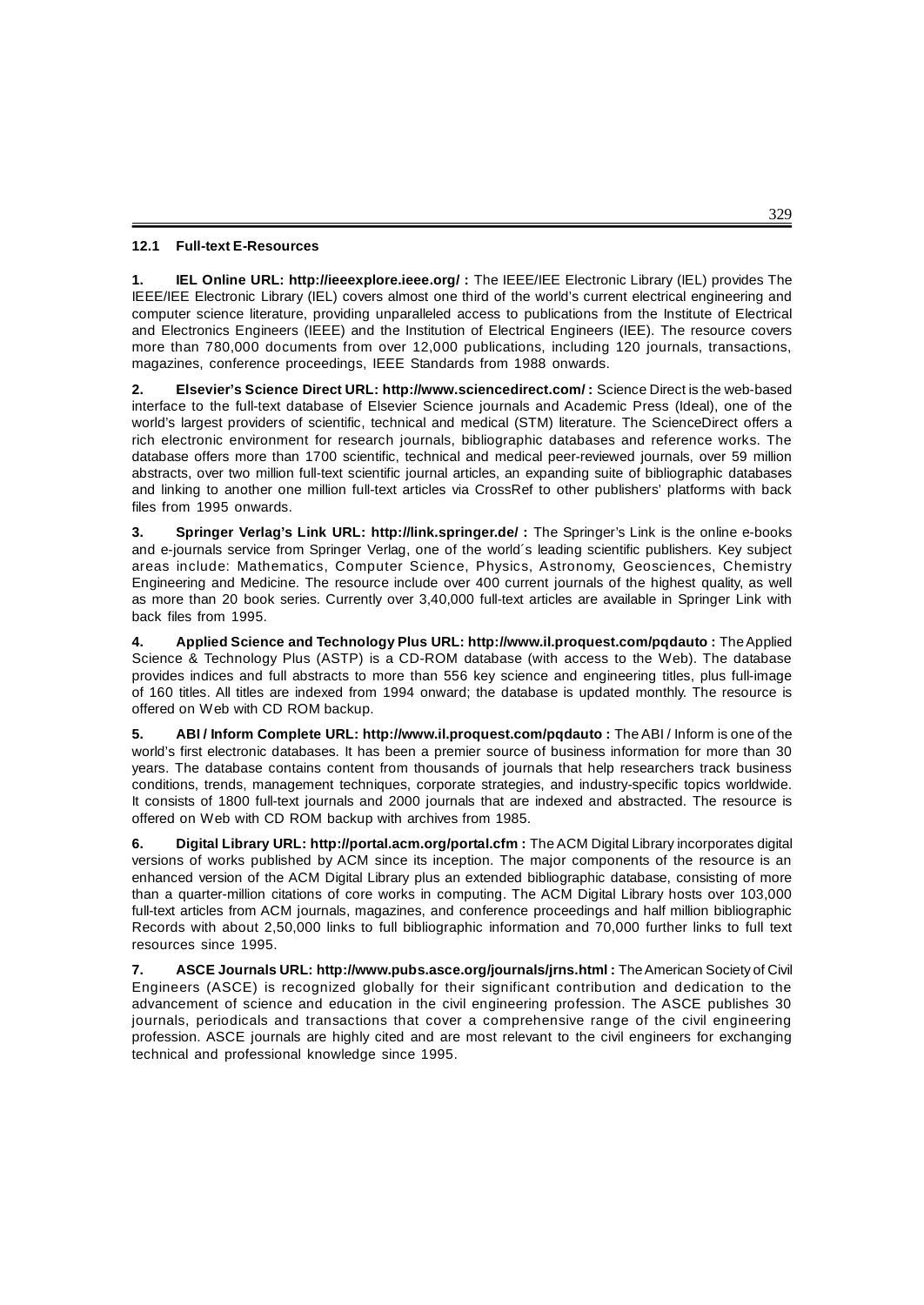#### **8. ASME Journals URL: http://www.asme.org/pubs/journals/ :**

The American Society of Mechanical Engineers is a nonprofit educational and technical organization serving a worldwide community of mechanical engineers. The ASME conducts one of the world's largest technical publishing operations. The society holds more than 30 technical conferences and 200 professional development courses each year with back files from 2000 onwards.

### **12.2 Bibliographics Databases**

**1. COMPENDEX on EI Village URL: http://www.engineeringvillage2.org/ :** The Compendex is the most comprehensive bibliographic database of engineering research available today, containing almost seven million references and abstracts taken from over 5,000 engineering journals, conferences and technical reports. The broad subject areas of engineering and applied science are comprehensively represented. Coverage includes nuclear technology, bioengineering, transportation, chemical and process engineering, light and optical technology, agricultural engineering and food technology, computers and data processing, applied physics, electronics and communications, control, civil, mechanical, materials, petroleum, aerospace and automotive engineering as well as narrower subtopics within all these and other major engineering fields with archives from 1970+.

**2. INSPEC on EI Village URL http://www.engineeringvillage2.org/ :** The INSPEC, from the Institute of Electrical Engineers (IEE), is the world's leading database in the fields of physics, electronics and electrical engineering, computers and control, and information technology. It contains citations with abstracts of the worldwide literature in physics, electronics and electrical engineering, and computer fields. Primary coverage is of journal articles and papers presented at conferences, although significant books, technical reports, and dissertations are also included in the database's 7.3 million records. Sources include more than 4,200 journals and more than 2,000 conference proceedings, books, and reports corresponding to the publications of Physics Abstracts, electrical & Electronics Abstracts, and Computer & Control Abstracts, as well as to the online INSPEC database with archives from 1969+.

**3. SciFinder Scholar URL http://www.cas.org/SCIFINDER/SCHOLAR/index.html :** The SciFinder Scholar is a Z39.50 Windows-based interface that provides easy access to the rich and diverse scientific information contained in the CAS databases including Chemical Abstracts from 1907 onwards. The SciFinder Scholar offers a variety of pathways to explore CAS databases as well as MEDLINE. The SciFinder interface provides the most accurate and comprehensive chemical and related scientific information including: journal articles and patents together in one source, substance data, chemical reactions, chemical regulatory data, chemical suppliers, biomedical literature with the archives from 1907+

**4. MathSciNet URL: http://www.ams.org/mathscinet :** MathSciNet is a comprehensive database covering the world's mathematical literature since 1940. It provides Web access to the bibliographic data and reviews of mathematical research literature contained in the Mathematical Reviews Database. The MathSciNet has signed reviews, powerful search functionality, and timely updates. It fosters the navigation of mathematics literature by providing links to original articles and other

original documents, when available, and by encouraging links from journal article references to MathSciNet. The MathSciNet offers World-wide access to mathematical literature through multiple mirror sites with back files from 1940.

**5. Web of Science URL: http://isiknowledge.com :** The ISI Web of Science provides access to information for all levels of academic, corporate, and government research. It offers a comprehensive, fully integrated platform that empowers researchers and accelerates discovery. It offers citations and cited reference searching. The ISI Web of Knowledge provides a single interface, enabling naturallanguage searches across multiple content sources: journal articles; proceedings papers; patents; chemical reactions and compounds; and content from preprint, funding information, and research activity Web sites with 10 years back files.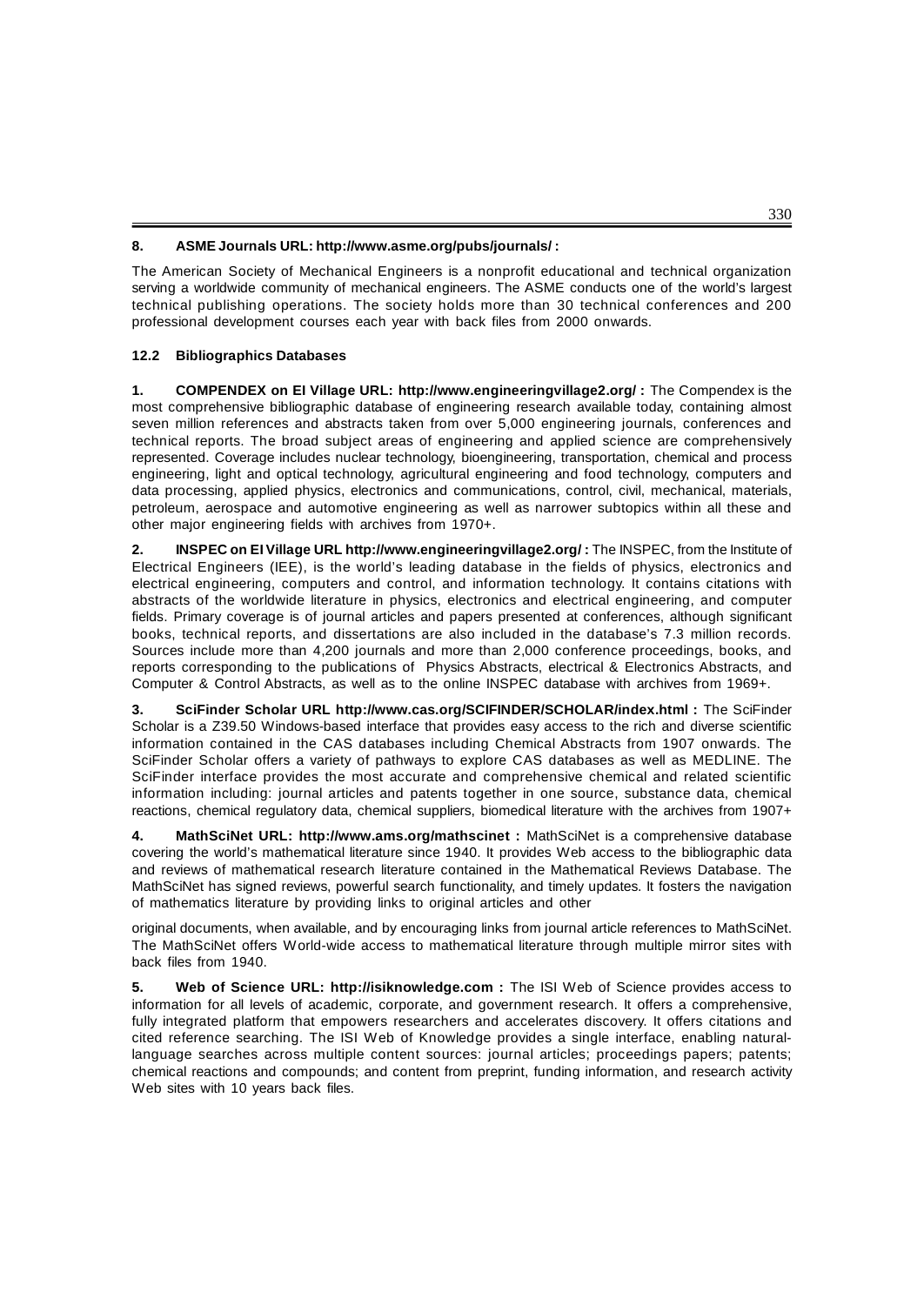**6. J-Gate Custom Content for Consortia (JCCC) URL http://jccc-indest.informindia.co.in/ :** The J-Gate Custom Content for Consortium (JCCC) is a virtual library of journal literature created as customized e-journals access gateway and database solution for the INDEST consortium. It acts as one-point access to 4,000+ subscribed currently by all the IITs and IISc and available online. Through JCCC, all NIT, ISM, SLIET, NERIST and IIITs can have access to the journals subscribed by all the IITs and IISc.

**7. J-Gate URL: http://j-gate.informindia.co.in/ :** The J-Gate is an Internet gateway and portal set up nearly two-years ago by Informatics (India) Ltd. It offers affordable access to global electronic journal literature. It provides seamless access to journal articles through database interface of 10,000+ ejournals.

Currently J-Gate offers the followings types of products / services:

"Directory of e-Journals" that includes more than 10,000 journals listed with link to journal / publishers site. Table of Contents (TOC) for an equal number of journals

A comprehensive searchable database consisting of more than 10 Lakhs+ articles added every year across all disciplines. More than 10,000 journals including 1200+ free journals and 22 Lakhs articles across all subjects areas.

## **13. CONCLUSION**

In this period of shrinking or stable university and library budgets, and of rising costs in serial print subscriptions, it is important for academic libraries and for researchers to understand the trends and implications of the digital information revolution. Some academics are very aware of these trends in scholarly communication through electronic journal and Other academics remain less aware of these new trends. Electronic journal facilitates dissemination of research results in less time, at low cost and offer universal accessibility, flexibility and interactivity. So to overcome the above library budget problems to purchase and manage e-journals and to disseminate effective e-journal service to the users, Library Consortium is the best way of a common infrastructure and it has become very important in the last two decades with the emergence of e-publishing. Libraries have realized or have to realize that working together can accomplish far more than they can do individually. The age of library consortia is at the doorsteps to prove cooperation locally, regionally, nationally and internationally. It is an encouraging sign with good number of consortia efforts are done in India by the consortium for group of libraries falling under certain disciplines viz. FORSA for Astronomy CSIR for Scientific labs, INDEST for academic libraries in the area of Engineering and Technology including management libraries and the effective INFLIBNET E-journal consortia are also include.

### **14. REFERENCES**

- 1. Flecker, Dale. Preserving scholarly E-journals. D-Lib Magazine, Sep.2001, Vol.7, No.9
- 2. http://www.pubmedcentral.nih.gov (accessed on 15.09.2005)
- 3. Nabe, Jonathan. E-journal bundling and its impact on academic libraries:Some early results (PDF).
- 4. http://www.researchinformation.info (accessed on 15.09.2005)
- 5. http://www.infolibrarian.com ( accessed on 12.09.2005)
- 6. Birde, Christina and Alladi, Vagiswari. The Future of Consortia among Indian Libraries FORSA.
- 7. INDEST Consortium Website. http://www.library.iitb.ac.in/indest